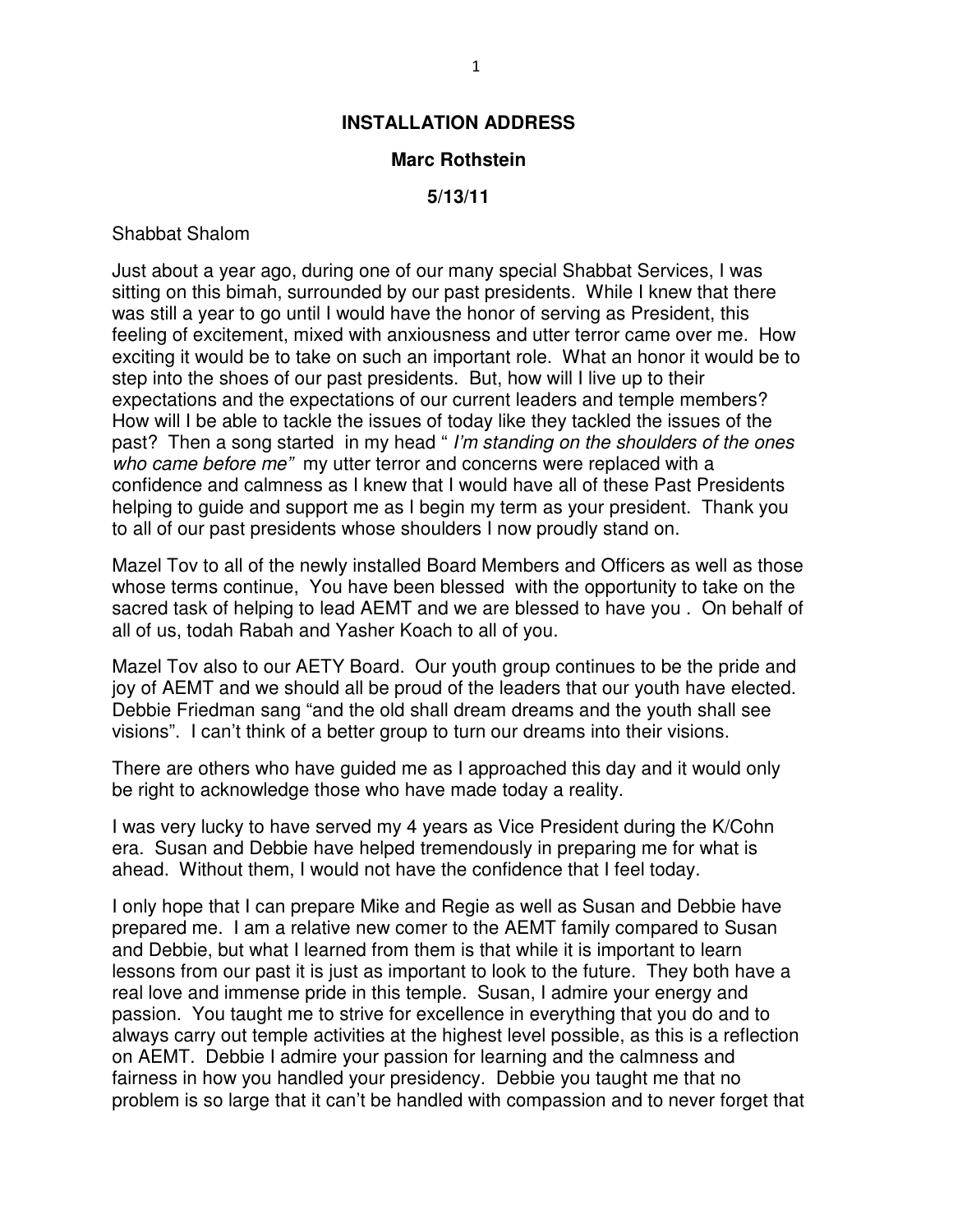the Torah is really where you should get your guidance on how to lead. You also taught me that when important events are happening you should solicit the help of your Immediate Past President. I have learned in my years in corporate America that you never actually leave, you just come back as a consultant.

So Debbie, I'm bringing you back as a consultant and I'll pay you double what we were paying you as president. Now that your term is over ---Debbie this is Joe, Joe this is Debbie.

I am also standing on the shoulders of the assistant rabbis that I have had the privilege to work with. Rabbis Paskoff, Dubowe, Gold, Kogan and Fellman have each in their own way helped me to grow both spiritually and emotionally.

Over the last couple of years I have truly been blessed to be able to work with Rabbi Epstein. I had the pleasure of chairing the search committee that selected Rabbi Epstein so I knew early on how special she was. And since it's worked out so well I'll take full credit for the selection. Over the last two years I have worked with her on Va'ad Torah. I have seen her passion for education, love for the children of our congregation, and the respect she has for and from the teachers. Our Religious School is as strong as I can remember and this is due to Rabbi Epstein's tireless work. I have been inspired by both her words and her actions and I look forward to continuing to work with her in the future.

I'm not sure how any of us would be able to do anything without Heather Kibel. I imagine now I will be eating lots of dinners and spending lots of time on the phone with Heather. Heather is passionate and hardworking and truly has made volunteering at this temple a pleasure. I would like to therefore echo the phrase I hear all the time, "We are so lucky to have Heather."

As you can tell from my references, I love Jewish music and over the last 13 years Cantor Ott, made that love even stronger. She continues to make the religious services at AEMT special with meaningful and exciting music that makes every service unique. Cantor Ott always goes the extra mile to find opportunities for our youth and adults to immerse themselves in Jewish music, and this becomes the entry point of involvement for many of our members. I really believe that this plants the seed for our youth and adults to become leaders. I know it did for my family and me and for that I will be forever grateful.

Rabbi Miller—words really can't express what you have meant to me. Your love, guidance and teaching really are the reasons I am standing here today. It is also the reason Shari, Adam and Emily are where they are today. I don't know what our lives would be like if not for you. You have taught us to look beyond ourselves and to reach outside our comfort zone. You have been tour guide, summer activity planner, inspirational leader, traveling companion, college counselor, cheerleader, confidante and most importantly friend. You have provided me with the tools to take on this role as President. I look forward to continuing to grow and learn under your guidance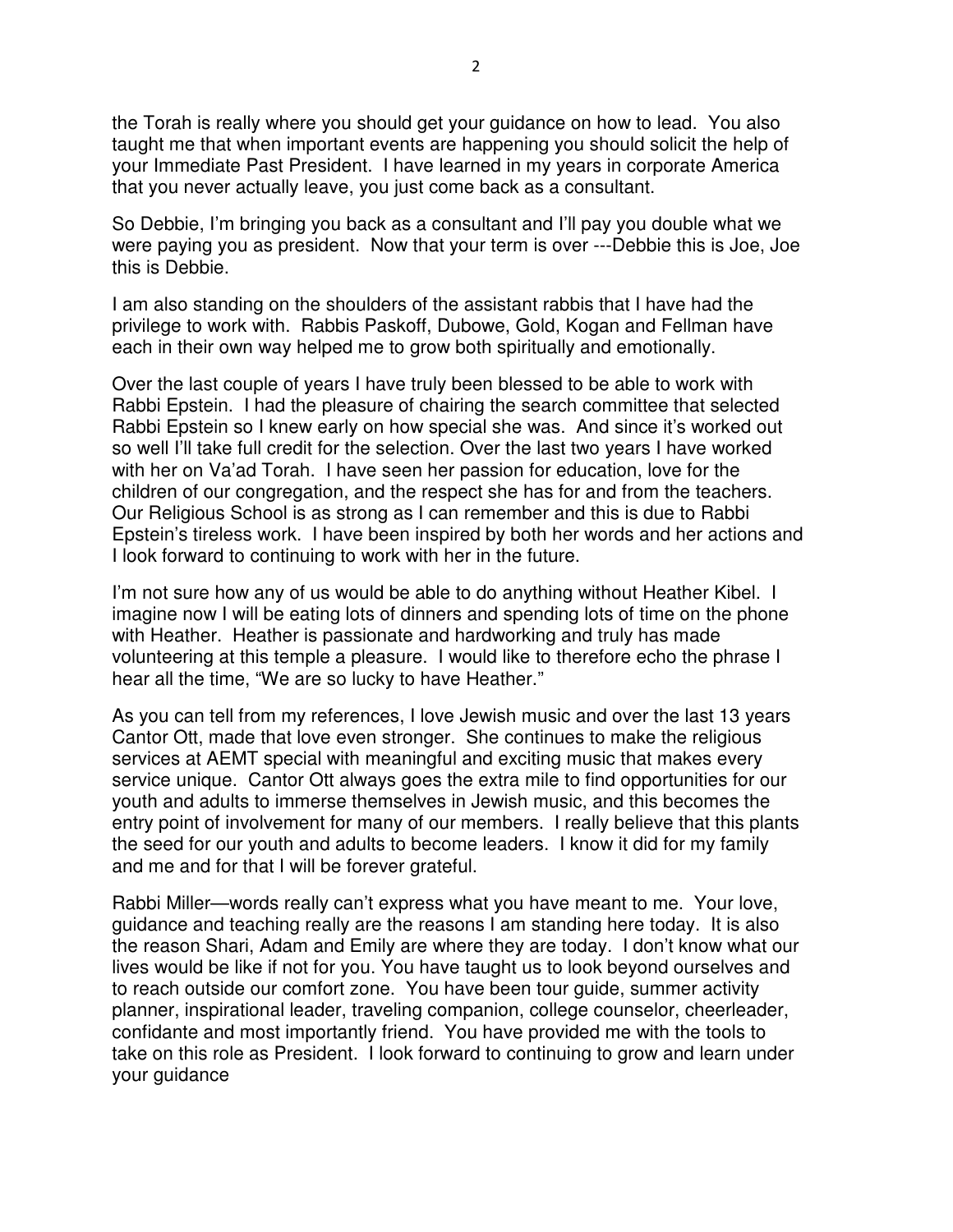Of course none of this would be possible without my family and friends.

While my grandparents are no longer here I know that they are kvelling in seeing their grandson take on this role. In honor of all my grandparents each Friday night I will have with me two very special things to remind me of their love-- my grandfather's gold watch, and this siddur which we dedicated to Grandma Ruth in honor of her 95<sup>th</sup> birthday.

My Mom and Dad took from their parents and planted in me the love of Judaism and the importance of leadership and education. But most importantly they continue to teach me that there is nothing as precious as family. When my dad was just about my age he was installed as president of our synagogue in Connecticut. He taught me the importance of being a leader and also showed me that you could excel in that and still have time for your family. Thanks to both of you I have every confidence that I will do the same.

To my in-laws Iris and Steve, thank you for your love and support all of these years. While I know that it was tough when we moved away to the boonies of NJ, thank you for always being there when we need you.

Thank you to all my friends and family who are here with me today. They say you are judged by the company you keep so it goes without saying that I should be judged very favorably.

There is no more important reason for why I wanted to be a temple leader and become president then Adam and Emily. I love you and I am so proud of you. You are role models and have already made a significant mark on this world.

 At AEMT we push our youth to be extraordinary. And both of you are just that; absolutely extraordinary. That is what is guiding me today. To ensure that all of our youth have these same opportunities to be just like the 2 of you.

My life changed on July 1, 1984. That's when I met Shari. She taught me to embrace and to love being a Reform Jew; which I converted to from conservative (unfortunately Shari agreed to convert from Yankee fan to Mets fan—I got the better of that one). Shari was the one who jumped in with both feet when we joined AEMT. In fact for years I was known as "Shari's husband". Thank you for being ok with being "Marc's wife". I certainly could not have done this without you. Thank you for being there for me; for listening and for giving advice; for being my rock and for most importantly, being the love of my life.

I am so honored and humbled to be here today. I thank all of you for giving me the opportunity to serve as president of this wonderful temple; a place that has certainly given me more than I could ever give back. But I certainly will try over the next couple of years.

So, what do I want to do now that I'm here?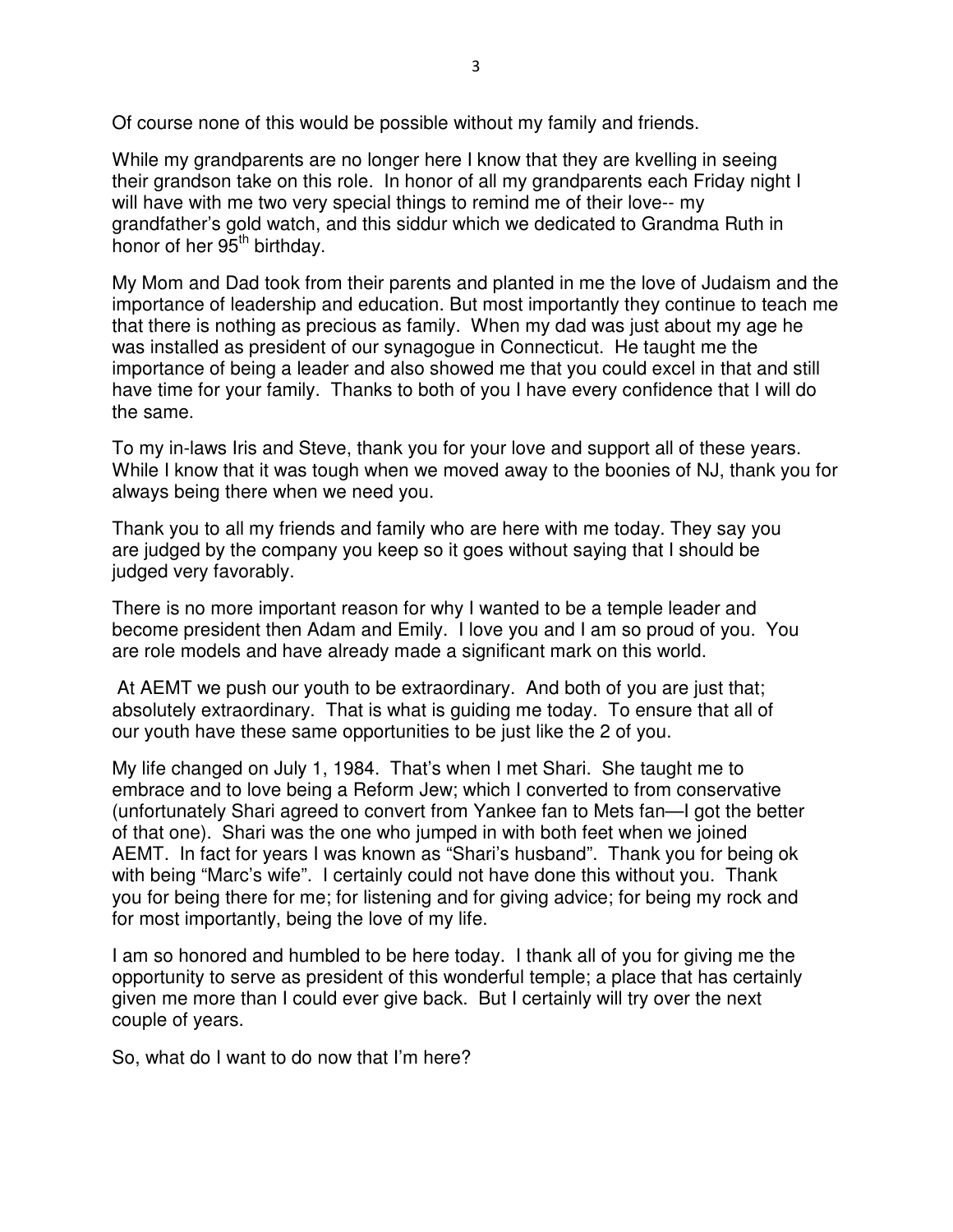The recently nominated President of the URJ Rabbi Richard Jacobs was quoted as saying:

"Only meaningful congregations will matter. People won't join just because their grandparents did. We have to matter every day."

I couldn't have said it better myself. AEMT has to matter not just for people to join but for people to stay. The decisions that our board and officers make have to matter, be meaningful to our congregation and reflect our core values.

I believe that we are ahead of many congregations and that AEMT continues to be meaningful and matter to so many of our congregants. While many congregations are struggling we continue to grow with new and exciting programming.

But we can't afford to stand pat, we must continue to matter and bring meaning.

It makes me laugh when I see companies continually reaching out for new customers by offering everything under the sun. But current customers are usually forgotten and assumed that they won't leave. We can't do this at AEMT.

While we obviously need to continue to reach out to prospective new members we must not do that in a way that dilutes our meaning and core values. We can't forget those members that we already have. Members who have committed to AEMT for many years and who have in their own way contributed to our success; members who have stayed, because AEMT brings meaning to their lives and reflects their core values.

I truly believe that members stay and are involved if they feel engaged and have a real connection.

So I challenge the board:

We must continue to provide meaningful programming. We must reach out to members and engage them in meaningful temple activities.

We must ensure that decisions and actions by the board are transparent. We must continue to be inclusive. We need to listen. We need to reach out to those who are on the fringes and bring them in. We have to understand that while we will continue to be fiscally responsibility we have to be guided by how financial decisions affect our members. Our decisions need to always be based on issues that are meaningful and matter and they need to always be rooted in the core values of AEMT. We need all of our members to understand the importance of being part of this community.

Recently I had the opportunity to attend the URJ Consultation on Conscience. This forum on Social Justice made me understand more than ever the impact that we have far beyond the four walls of AEMT.

While we continue to be Social Action oriented with our wonderful CDC, hosting the homeless, the Passover food drive to name just a few we need to do more, and as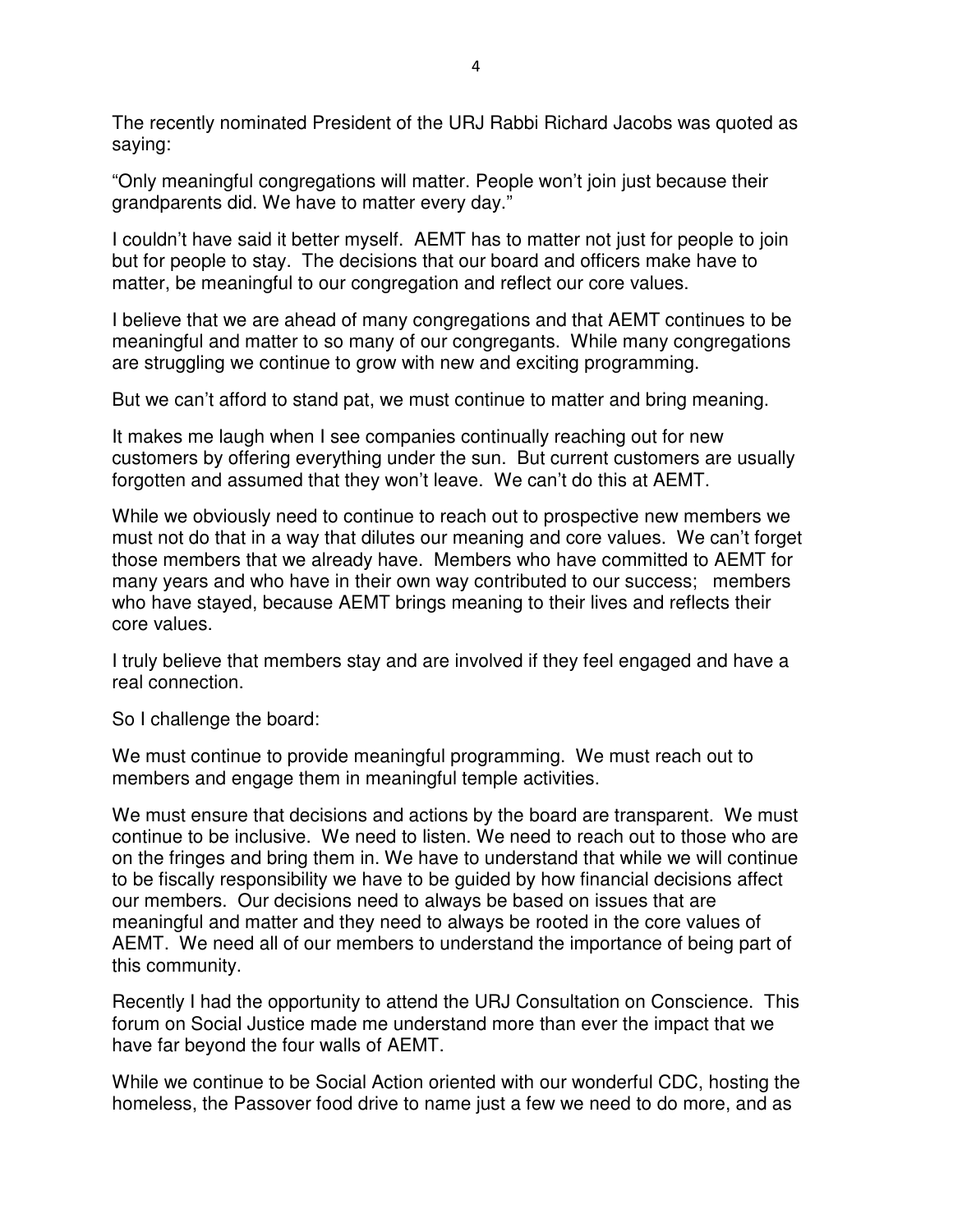President I will push our committees to look for ways that we can take it to the next level.

AEMT truly matters to our community at large and the meaning this brings to both our congregants and our community every day is immeasurable.

But without continuing to have a committed, engaged, vital membership we will not be able to continue our work. I could not imagine the negative impact on our community.

We need to engage our congregants in this conversation. So I say to all our congregants. Join our committees, participate in social action and learning, and find the places that get you excited. Get involved. Let us know—why are you here? What keeps you here? What can we do and what can you do to matter and bring more meaning. If you don't let us know, then we will reach out to you. Our board represents all of you and if it's meaningful to you than it matters to us. All of you are capable of leading---please help us lead.

The leaders and congregants of the past have enabled us to be here today. Now that responsibility is passed to us.

We need to ensure the security of AEMT both in the short term but to also build a foundation for the future.

And that foundation begins with our YOUTH

While schools continue to cut back on the meaningful clubs and extra-curricular activities that matter to so many of our youth, AEMT needs to fill the gap by continuing to provide those meaningful activities and experiences. Ask our youth…does AEMT matter? I would hope they would say yes. Ask the parents who see their children making lifelong friends and participating in Jewish Camping, Mitzvah Corp and EIE, and who continue their education far beyond Bar/Bat Mitzvah. Is AEMT bringing meaning to your child's life? Does AEMT matter? Ask the homeless on the streets of NY who are fed and clothed each year during our Midnight Run, or Rush Holt who heard our youth advocate for health care and disability rights: does AEMT matter?

These meaningful activities are what keep our youth engaged at AEMT and are building our future!! If it's meaningful and matters they will come!!

Without continuing to have an engaged, committed, vital membership none of this is possible. We all must support our youth in every way and to continue to provide them with all of the tools and resources necessary. We need to make sure that the formal education of our youth and the youth activities are seamless and provide a solid foundation for our youth to continue to be the leaders and advocates that they are. We are lucky to have Chase Foster guiding our youth and helping them to continue to dream. Let's make sure that we do all we can to make their dreams a reality.